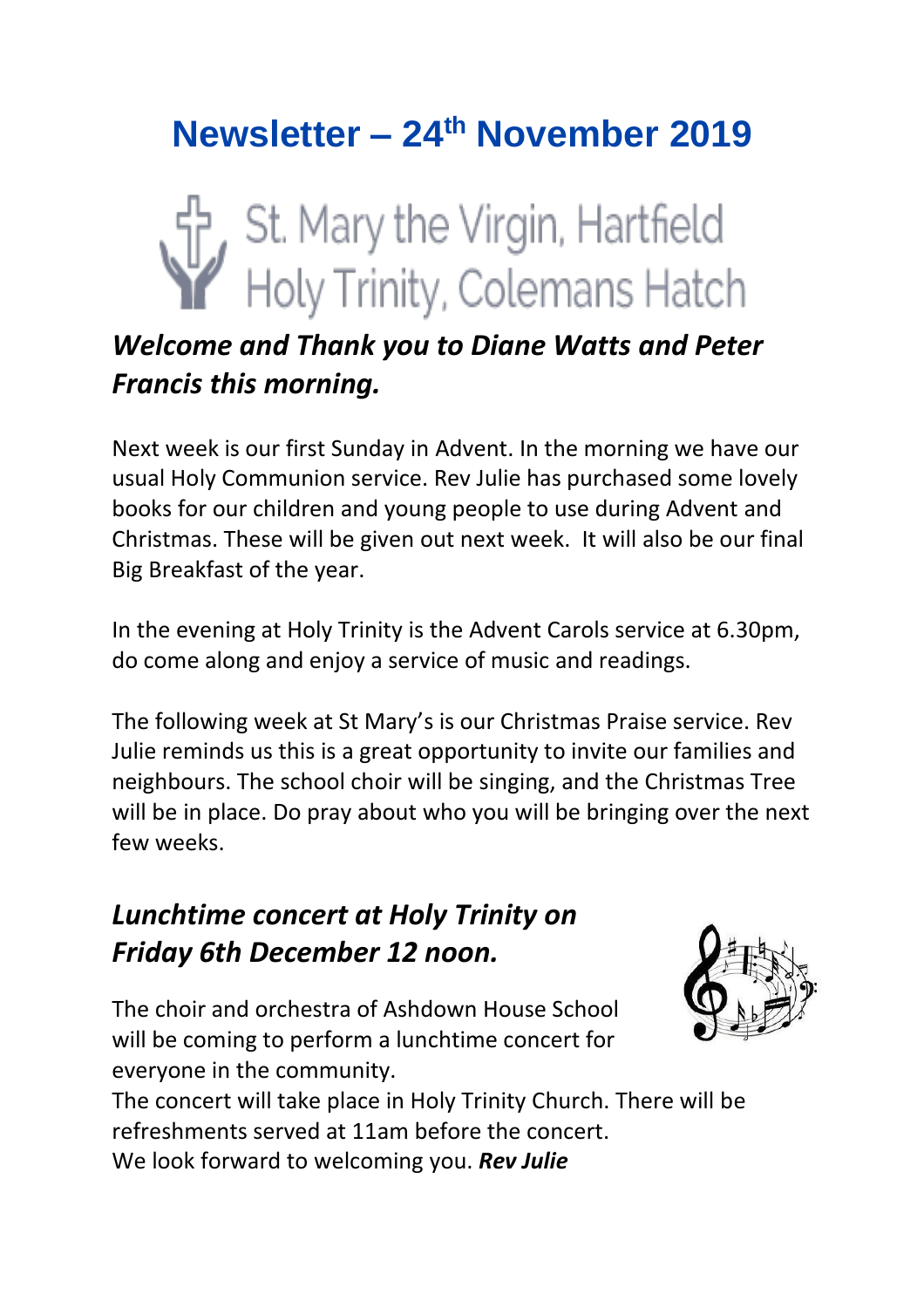## *Simple Things to Pray For During Advent:*



- 1. Pray for attentiveness to what truly matters, without being distracted by trivial things.
- 2. Pray for opportunities to learn something new regularly.
- 3. Pray for discernment of how God would like you to set your priorities and the ability to focus on them consistently to fulfil His purposes in your life.
- 4. Pray for the grace to be able to rest, become aware of God's presence, and enjoy it.
- 5. Pray for strong relationships with other people in the bond of loving community.
- 6. Pray for peace in all situations, no matter what the circumstances.
- 7. Pray for an enlivened imagination that helps you contribute to the world in creative ways.
- 8. Pray for freedom from all that burdens you past mistakes, fears, destructive habits, hurts other people have inflicted, and more.
- 9. Pray for joy and a sense of humour.
- 10. Pray for confidence in God's love for you and trust in His power to work things out for the best in your life.
- 11. Pray for a clear mind and the ability to clearly communicate what you value to others.
- 12. Pray for purity so you can grow as a person and encounter God more fully.
- 13. Pray for openness to the Holy Spirit's guidance.
- 14. Pray for a genuine awareness of God's grace in your life and the humility to extend grace to others.
- 15. Pray for a passion to pursue justice.

Edited from Whitney Hopler's "Pray for Simplicity this Advent"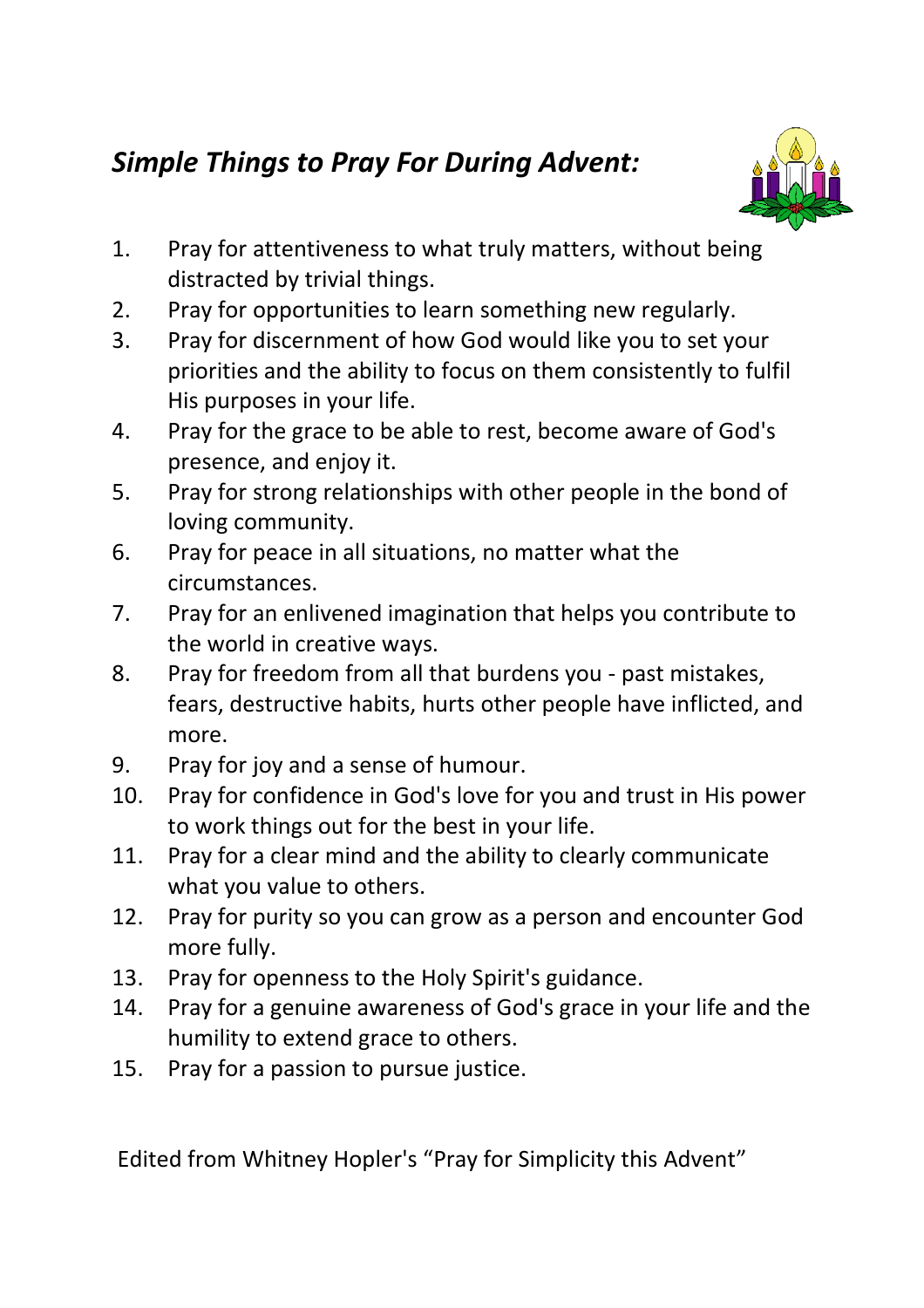## *From Revd Julie*

Dear Friends,

Thank you to everyone who has been praying for me over the past few weeks. It has been a great relief to have the operation and now take each day to do as I am told, keep up the rigorous exercise programme and make sure I am fit to come back in the New year. Trevor has been an amazing support. Do find out if there are any ways in which you can help. Pray for all who lead and preach at our services.

If you could pray for one thing it would be that the nerve ending muscle spasms I am experiencing at night, completely disappear.

The Horder Centre have been marvellous, we are so fortunate to have that facility so close. You might see me out and about trying to negotiate crutches on slippery leaves and potholes but I am making progress!

I am praying for all of you each day as we approach the season of Advent and Christmas*.*

We are approaching one of my favourite times of year, Advent. Advent gives us an opportunity to pray, to prepare our hearts and minds for the coming of the Lord Jesus. *Revd Julie*

## *Bible Verses for Advent*

**[Isaiah 11:10](https://nam02.safelinks.protection.outlook.com/?url=https%3A%2F%2Fwww.biblestudytools.com%2Fpassage%2F%3Fq%3Disaiah%2B11%3A1-10&data=02%7C01%7C%7Caed53a1a02e349607a3a08d76ffc0a70%7C84df9e7fe9f640afb435aaaaaaaaaaaa%7C1%7C0%7C637101000602194098&sdata=UfSI7OVcCwry5xYhvlf3rTJ%2B4%2FPgdRlDRq%2FbIIrDFpA%3D&reserved=0)** - "A shoot will come up from the stump of Jesse; from his roots a Branch will bear fruit. The spirit of the Lord will rest on him - the Spirit of wisdom and of understanding, the Spirit of counsel and of might...

**[John 1:9-18](https://nam02.safelinks.protection.outlook.com/?url=https%3A%2F%2Fwww.biblestudytools.com%2Fpassage%2F%3Fq%3Djohn%2B1%3A9-18&data=02%7C01%7C%7Caed53a1a02e349607a3a08d76ffc0a70%7C84df9e7fe9f640afb435aaaaaaaaaaaa%7C1%7C0%7C637101000602204103&sdata=jPfhhtqnU4N0K1OSDtLsT1iGFGewYFOlUTv3H8eUUbA%3D&reserved=0)** - "The true light that gives light to everyone was coming into the world. He was in the world, and though the world was made through him, the world did not recognize him. He came to that which was his own, but his won did not recieve him..."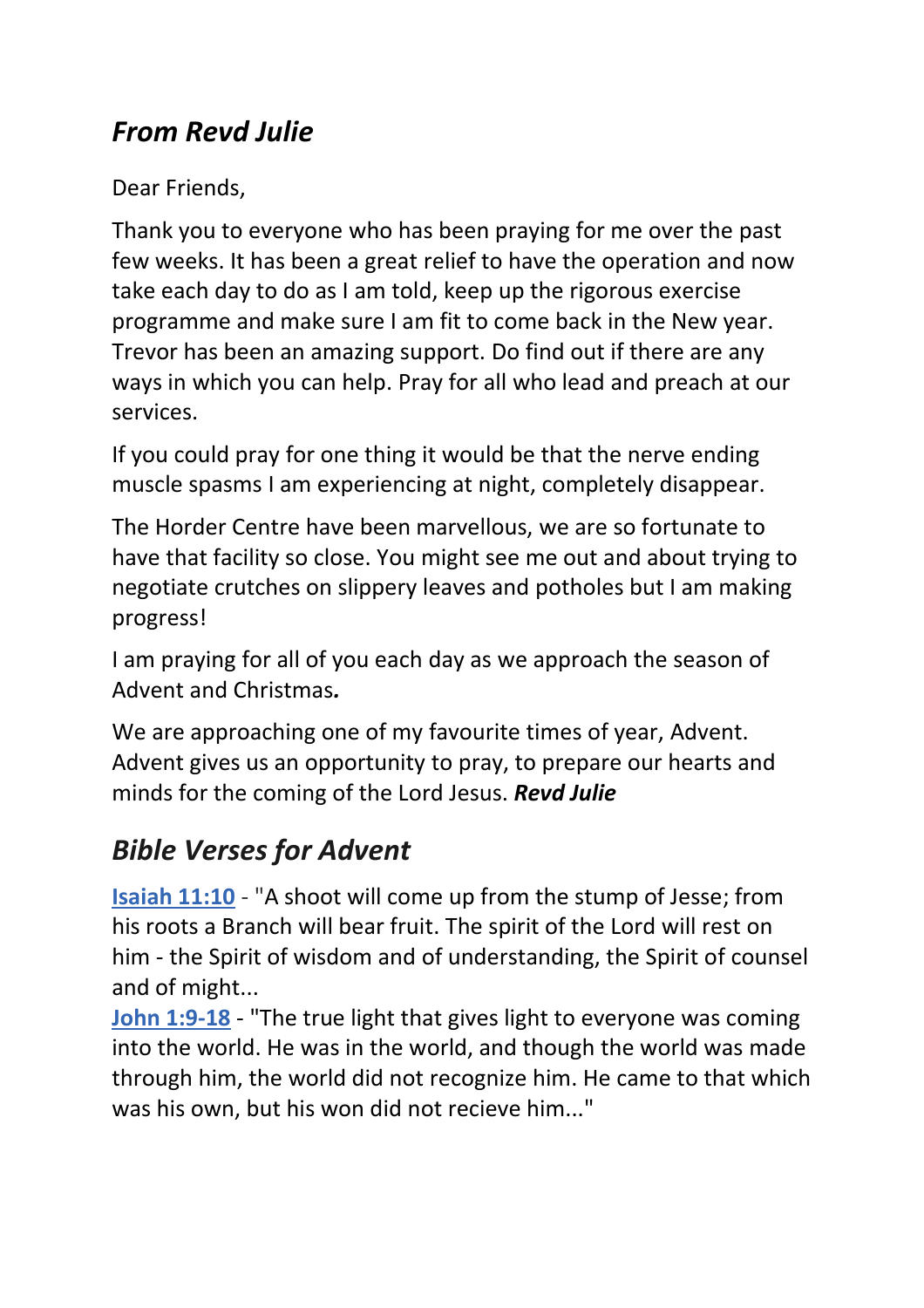**[Mark 1:1-3](https://nam02.safelinks.protection.outlook.com/?url=https%3A%2F%2Fwww.biblestudytools.com%2Fpassage%2F%3Fq%3Dmark%2B1%3A1-3&data=02%7C01%7C%7Caed53a1a02e349607a3a08d76ffc0a70%7C84df9e7fe9f640afb435aaaaaaaaaaaa%7C1%7C0%7C637101000602214121&sdata=ldFBNHeMMoFMDxZSKeScSenqoqwAJ4XXEMdf5BY5Z8o%3D&reserved=0)** - "The beginning of the good news about Jesus the Messiah, the Son of God, as it is written in Isaiah the prophet: "I will send my messenger ahead of you, who will prepare the way - a voice of one calling in the wilderness, 'Prepare the way for the Lord, make straight paths for him.'"

**[Luke 1:14-17](https://nam02.safelinks.protection.outlook.com/?url=https%3A%2F%2Fwww.biblestudytools.com%2Fpassage%2F%3Fq%3Dluke%2B1%3A14-17&data=02%7C01%7C%7Caed53a1a02e349607a3a08d76ffc0a70%7C84df9e7fe9f640afb435aaaaaaaaaaaa%7C1%7C0%7C637101000602224126&sdata=qJ9t%2BCvxfTUDIP4AfnzZkeLmxvH0BJb0bXi7oUDGBkg%3D&reserved=0)** - "He will be a joy and delight to you, and many will rejoice because of his birth, for he will be great in the sight of the Lord…

## *Advent Prayer*

## *Prayer of approach, longing and confession for the Advent season.*

*God, with us,*

*As we enter this season of longing and waiting, bear with us a little longer; Response: be patient with our impatience.*

*You have journeyed alongside us from the beginning of time,*

*Response: yet still we miss the signs of your presence.* 

*When we are blinded by the brashness of this season: Response: Open our eyes to the glimpses of your glory.* 

> *When we want simple answers: Response: Open our minds to the hints of incarnation.*

*When we are deafened by our own shouting: Response: Open our ears to the whispers of your grace.*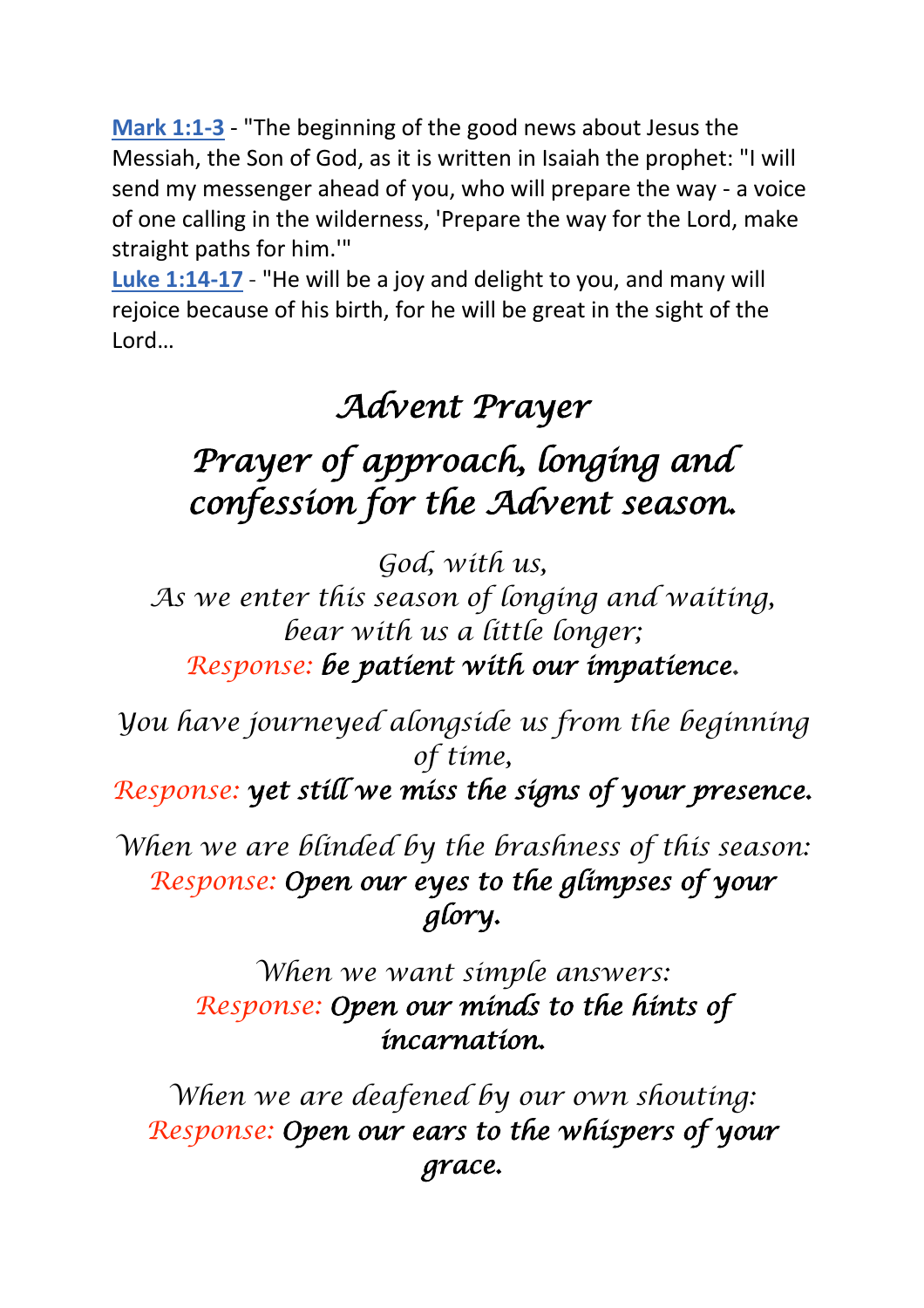*May we share with you in longing for restoration and renewal and may we be watchful for the light that breaks through the darkness of our world. Response: In Christ's name. Amen*

*God says 'Be patient, watch and wait, for the time is close at hand.' Know that you are loved, forgiven and healed. Response: Amen. Thanks be to God.* 

*The Revd Michaela Youngson, President of the Methodist Conference*

## *For Your Prayers*

Please pray for all our children and young people.

Pray for the HYPE team as they lead our outreach youth group on Monday evenings. Give them vision and energy.



Pray for our Big Breakfast group and for leaders Andrea Johnson and Andrea Mcglew. Give thanks for their commitment.

Pray that our young people would continue to grow in the their love and knowledge of the Lord Jesus.

Pray for our musicians and choir this week. Barry Tilston; Frances Rowberry; Rachel Reid; Lucy McGlew; Sophia Kavanagh; Angela Ogle and Laurie Khurt.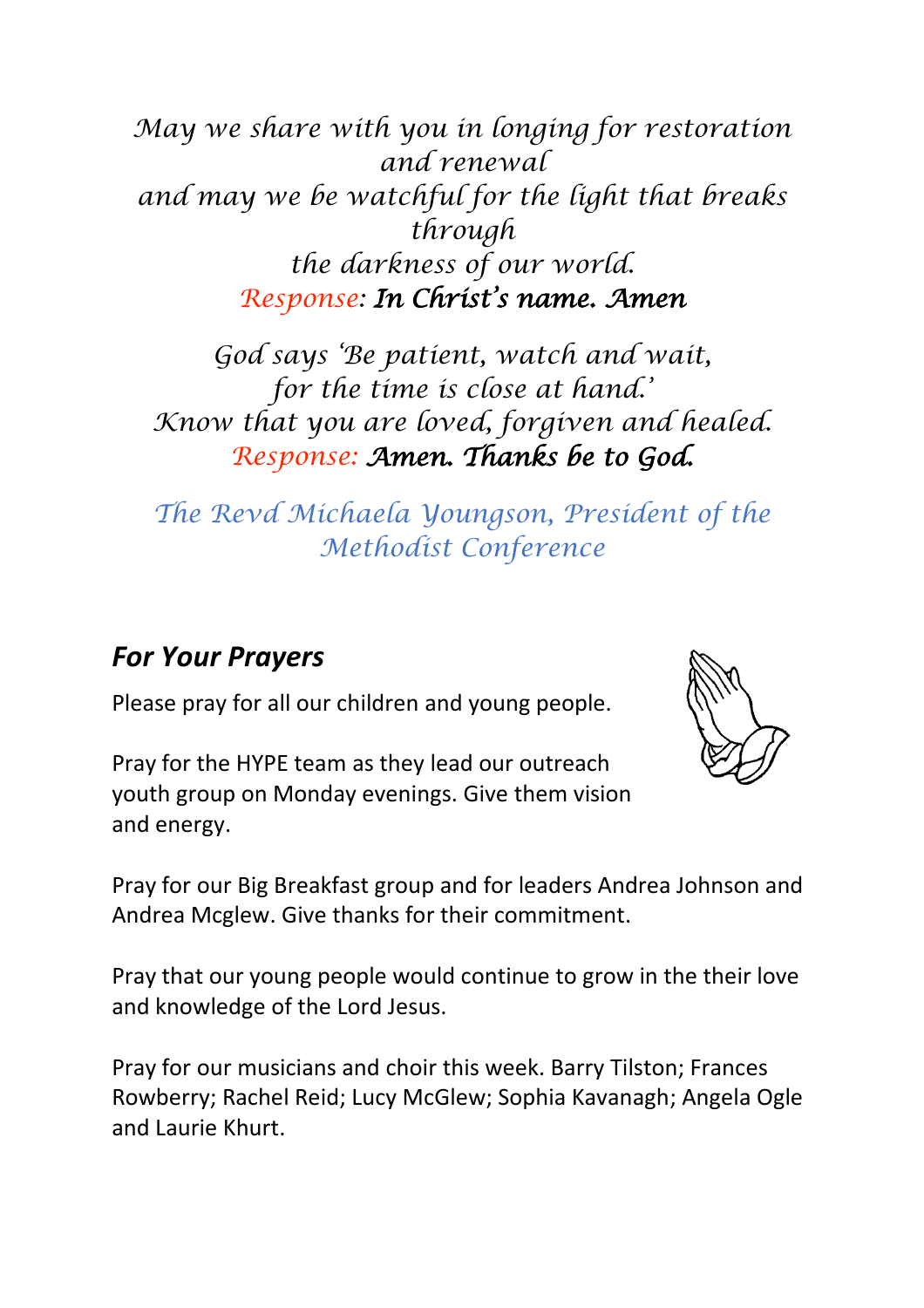*Psalm 105: 1-5*

*1 Praise the LORD.Praise God in his sanctuary; praise him in his mighty heavens.*

*2 Praise him for his acts of power; praise him for his surpassing greatness.*

*3 Praise him with the sounding of the trumpet, praise him with the harp and lyre,*

*4 praise him with timbrel and dancing, praise him with the strings and pipe,*

*5 praise him with the clash of cymbals, praise him with resounding cymbals.*

## *Administrator*

If you have items for our newsletter please contact Trevor Sear [tgsear57@outlook.com](mailto:tgsear57@outlook.com) Working days Tuesday am and Thursday.

### **Forthcoming Services**

#### **December 1st – First Sunday in Advent**

St Mary's 9:30am Holy Communion Readings: Isaiah 2 v 1-5, Psalm 122, Matthew 24 v 36-44 Holy Trinity **11am Crib Service 6:30 Joint Service of Advent Carols**

**December 8 th – Second Sunday in Advent**

St Mary's 9:30am Christmas Praise Holy Trinity 11:00 Holy Communion Readings: 1 Samuel 11: v 1-10, Matthew 3 v 1-12